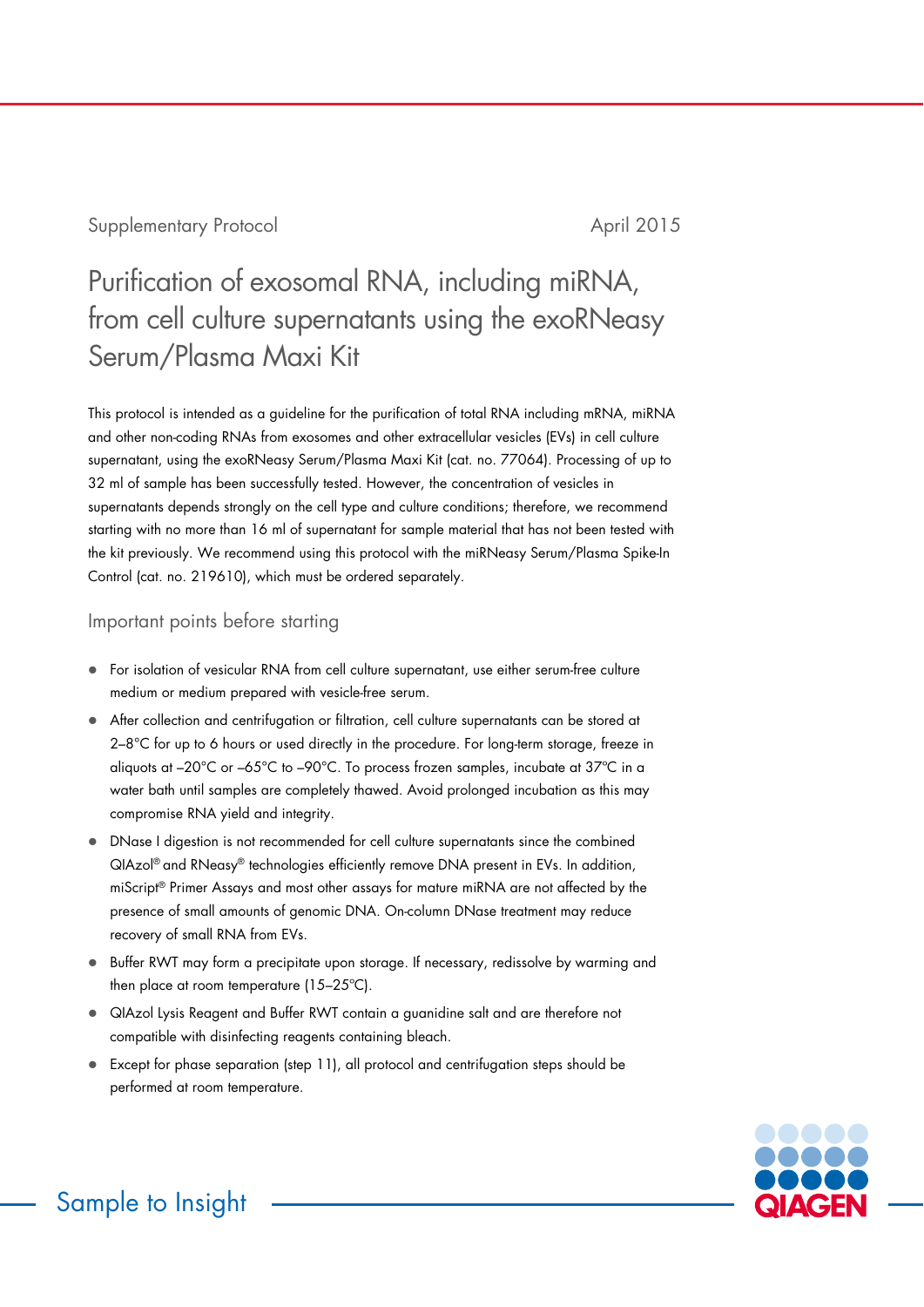- Centrifugation of the exoEasy spin columns is performed in a standard laboratory centrifuge with a swinging bucket rotor, preferably capable of up to 5000  $\times$  g. It is possible to reduce the centrifugation speed from 5000 x  $g$  down to a minimum force of 3000 x  $g$  without loss of performance.
- The RNA purification step in this protocol (step 7) is compatible with QIAGEN MaXtract™ High Density Tubes (cat. no. 129056).

#### Things to do before starting

- **Buffers RWT and RPE are supplied as concentrates. Before use, add the required volumes of** ethanol (96–100%) as indicated on the bottle to obtain a working solution.
- Prepare a working solution of miRNeasy Serum/Plasma Spike-In Control as described in Appendix B of the exoRNeasy Serum/Plasma Handbook.

#### Procedure

1. It is recommended to only use pre-filtered cell culture supernatants. Supernatants should be filtered to exclude particles larger than 0.8 μm (e.g., using Sartorius® Minisart® NML (cat. no. 16592) or Millipore® Millex®-AA (cat. no. SLAA033SB) syringe filters).

Note: Alternatively, an additional centrifugation step can be performed to eliminate residual cellular material (apply the same conditions as for serum or plasma in Appendix A of the exoRNeasy Serum/Plasma Handbook).

- 2. Add 1 volume buffer XBP to 1 volume of sample. Mix well by gently inverting the tube 5 times.
- 3. Add the sample/XBP mix onto the exoEasy spin column (up to 16 ml) and centrifuge the device at 500  $\times$  g for 1 min. Discard the flow-through and place the column back into the same collection tube. Repeat this step until the entire sample has been passed through the column.

**Optional**: To remove residual liquid from the membrane, centrifuge at 5000  $\times$  g for 1 min.

4. Add 10 ml XWP and centrifuge at 5000 x  $g$  for 5 min to wash the column and remove residual buffer. Discard the flow-through together with the collection tube.

Note: It is possible to reduce the centrifugation speed from 5000  $\times$  g down to a minimum force of 3000  $\times$  g without loss of performance. After centrifugation, carefully remove the exoEasy spin column from the collection tube so that the column does not come into contact with the flow-through.

5. Transfer the spin column to a fresh collection tube.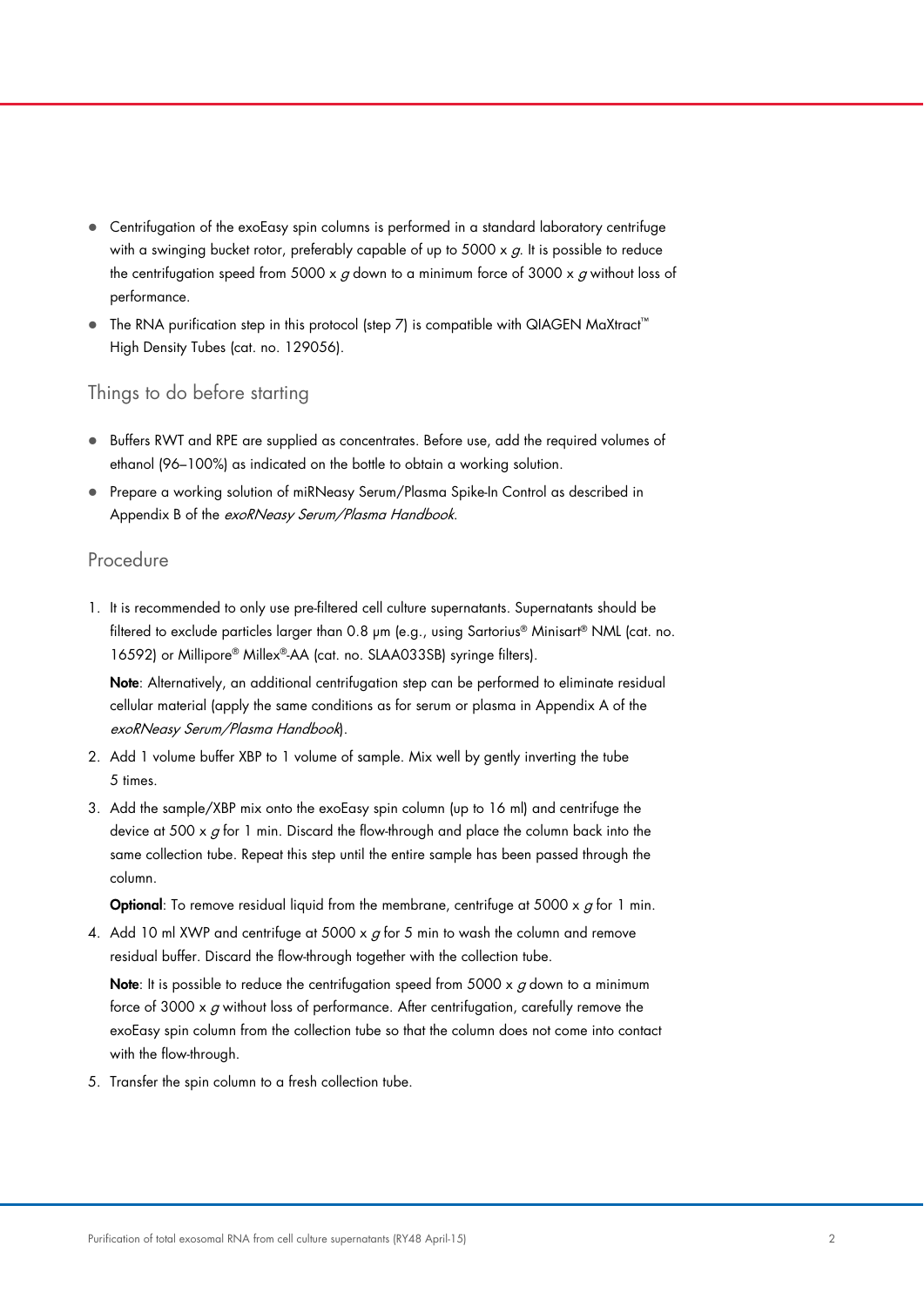- 6. Add 700 μl QIAzol to the membrane. Centrifuge at 5000 x  $q$  for 5 min to collect the lysate. Transfer the lysate to a 2 ml tube (not supplied).
- 7. Briefly vortex the lysate and incubate at room temperature (15–25°C) for 5 min. This step promotes the dissociation of nucleoprotein complexes.
- 8. Optional: Add 3.5 μl miRNeasy Serum/Plasma Spike-In Control (1.6 x 108 copies/μl working solution).

For details on making appropriate stocks and working solutions of miRNeasy Serum/Plasma Spike-In Control, see Appendix B of the exoRNeasy Serum/Plasma Handbook.

9. Add 90 μl chloroform to the lysate. Tightly cap the tube and shake vigorously for 15 s.

Thorough mixing is important for subsequent phase separation.

- 10.Incubate at room temperature (15–25°C) for 2–3 min.
- 11. Centrifuge at 12,000 x  $g$  for 15 min at  $4^{\circ}$ C. After centrifugation, heat the centrifuge to room temperature (15–25°C) if using the same centrifuge for the following centrifugation steps. After centrifugation, the sample separates into 3 phases: an upper, colorless aqueous phase containing RNA; a thin, white interphase; and a lower, red organic phase. The volume of the aqueous phase should be approximately 400 μl.
- 12.Transfer the upper aqueous phase to a new collection tube (not supplied). Avoid transfer of any interphase material. Add 2 volumes of 100% ethanol (e.g., for 400 μl aqueous phase, add 800 μl ethanol) and mix thoroughly by pipetting up and down several times. Do not centrifuge. Immediately continue to step 13.

A precipitate may form after addition of ethanol, but this will not affect the procedure.

13.Pipet a maximum of 700 μl sample, including any precipitate that may have formed, onto an RNeasy MinElute spin column in a 2 ml collection tube (supplied). Gently close the lid and centrifuge at  $\geq$ 8000 x  $q$  ( $\geq$ 10,000 rpm) for 15 s at room temperature (15–25°C). Discard the flow-through.\*

Reuse the collection tube in step 14.

- 14. Repeat step 13 using the remainder of the sample. Discard the flow-through.\* Reuse the collection tube in step 15.
- 15. Add 700 μl Buffer RWT to the RNeasy MinElute spin column. Gently close the lid and centrifuge at ≥8000 x  $g$  (≥10,000 rpm) for 15 s. Discard the flow-through.\*

Reuse the collection tube in step 16.

\* Flow-through contains QIAzol Lysis Reagent or Buffer RWT and is therefore not compatible with bleach.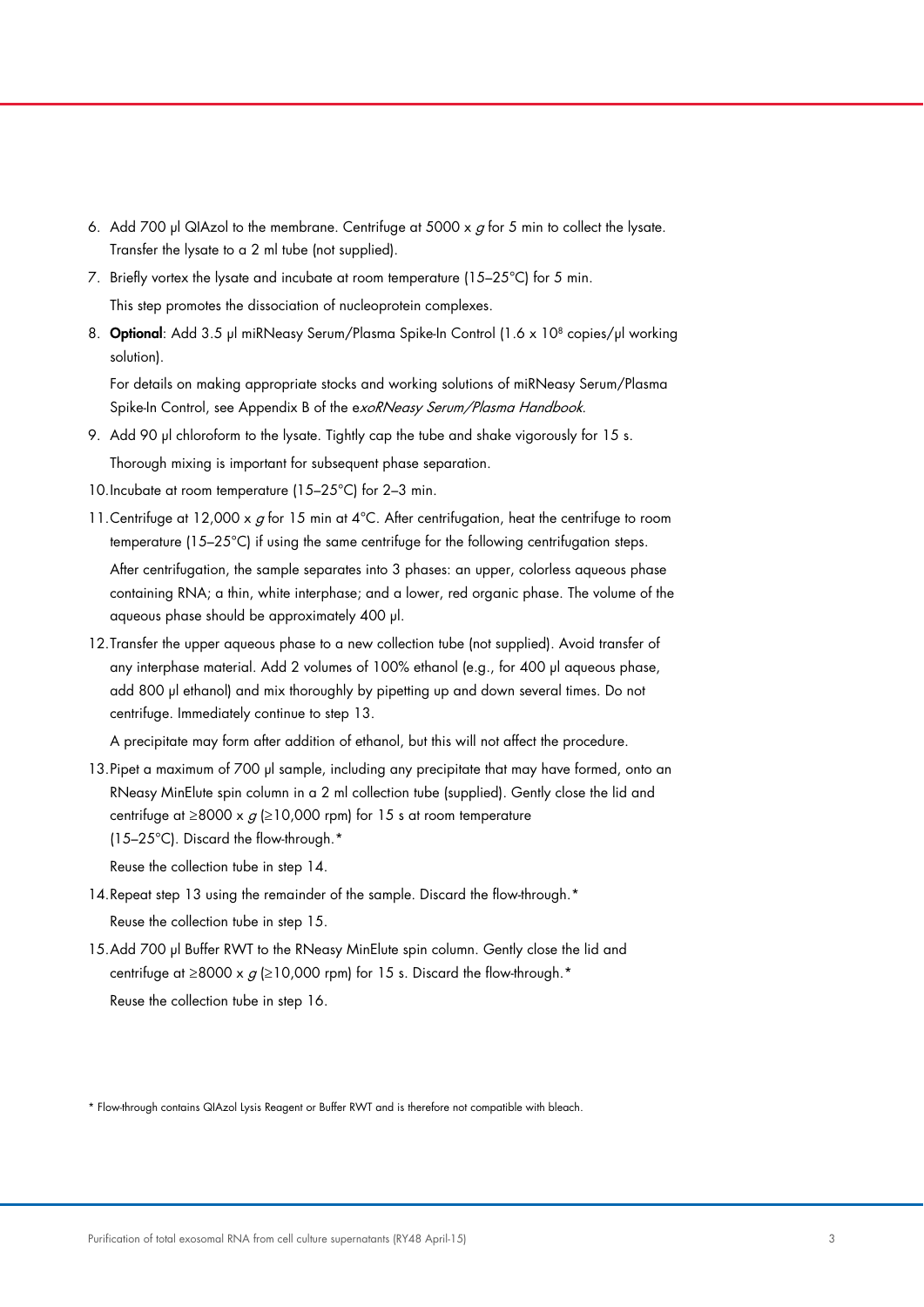- 16.Pipet 500 μl Buffer RPE onto the RNeasy MinElute spin column. Gently close the lid and centrifuge at  $\geq 8000 \times g \geq 10,000$  rpm) for 15 s. Discard the flow-through. Reuse the collection tube in step 17.
- 17.Pipet 500 μl Buffer RPE onto the RNeasy MinElute spin column. Close the lid and centrifuge at ≥8000 x  $g$  (≥10,000 rpm) for 2 min. Discard the collection tube with the flow-through.

Note: After centrifugation, carefully remove the RNeasy MinElute spin column from the collection tube so that the column does not come into contact with the flow-through and cause carryover of ethanol.

18.Place the RNeasy MinElute spin column into a new 2 ml collection tube (supplied). Open the lid of the spin column and centrifuge at full speed for 5 min to dry the membrane. Discard the collection tube with the flow-through.

To avoid damaging the spin column lids, place the spin columns into the centrifuge with at least one empty position between columns. Position the lids so that they point in a direction opposite to the rotation of the rotor (e.g., if the rotor rotates clockwise, orient the lids counterclockwise).

It is important to dry the spin column membrane, because residual ethanol may interfere with downstream reactions. Centrifugation with open lids ensures that no ethanol is carried over during RNA elution.

19.Place the RNeasy MinElute spin column in a new 1.5 ml collection tube (supplied). Add 14 μl RNase-free water directly to the center of the spin column membrane. Gently close the lid, let the column stand for 1min and then centrifuge at full speed for 1 min to elute the RNA.

As little as 10 μl RNase-free water can be used for elution if a higher RNA concentration is required, but the yield will be reduced by approximately 20%. Do not elute with less than 10 μl RNase-free water, as the spin column membrane will not be sufficiently hydrated.

The dead volume of the RNeasy MinElute spin column is 2 μl; elution with 14 μl RNase-free water results in a 12 μl eluate.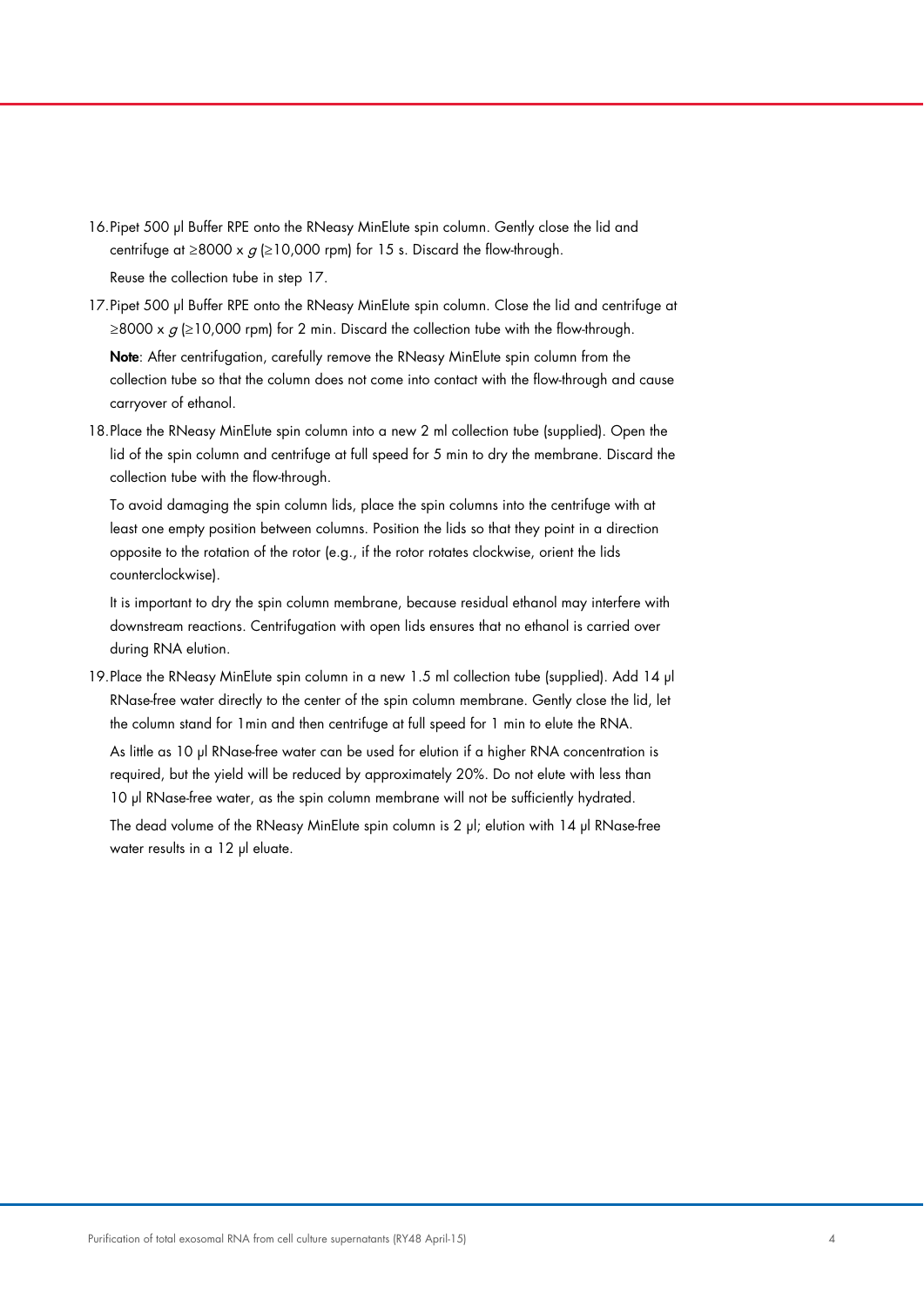## Ordering Information

| Product                                             | <b>Contents</b>                                                                                                                                                                                                                                                | Cat. no. |
|-----------------------------------------------------|----------------------------------------------------------------------------------------------------------------------------------------------------------------------------------------------------------------------------------------------------------------|----------|
| exoRNeasy Serum/Plasma Maxi Kit                     | For 50 RNA preps: 50 exoEasy Maxi and RNeasy<br>MinElute Spin Columns, Collection Tubes (1.5 ml, 2 ml<br>and 50 ml), QIAzol Lysis Reagent, Ce_miR-39_1<br>miScript Primer Assay, RNase-free Reagents and Buffers                                               | 77064    |
| exoRNeasy Serum/Plasma Midi Kit                     | For 50 RNA preps: 50 exoEasy Midi and RNeasy<br>MinElute Spin Columns, Collection Tubes (1.5 ml, 2 ml<br>and 50 ml), QIAzol Lysis Reagent, Ce_miR-39_1<br>miScript Primer Assay, RNase-free Reagents and Buffers                                               | 77044    |
| exoRNeasy Serum/Plasma Starter Kit                  | For 20 RNA preps: 10 exoEasy Maxi, 10 exoEasy Midi,<br>20 RNeasy MinElute Spin Columns, Collection Tubes<br>$(1.5 \text{ ml}, 2 \text{ ml} \text{ and}$<br>50 ml), QIAzol Lysis Reagent, Ce_miR-39_1 miScript<br>Primer Assay, RNase-free Reagents and Buffers | 77023    |
| <b>Related products</b>                             |                                                                                                                                                                                                                                                                |          |
| exoEasy Maxi Kit                                    | For 20 vesicle preps: 20 exoEasy Maxi Spin Columns,<br>Collection Tubes (50 ml), Reagents and Buffers                                                                                                                                                          | 76064    |
| miRNeasy Serum/Plasma Spike-In Control              | 10 pmol lyophilized C. elegans miR-39 miRNA mimic                                                                                                                                                                                                              | 219610   |
| MaXtract High Density (200 x 2 ml)                  | 200 x 2 ml MaXtract High Density Tubes                                                                                                                                                                                                                         | 129056   |
| Related Products for quantitative, real-time RT-PCR |                                                                                                                                                                                                                                                                |          |
| miScript II RT Kit (12)                             | For 12 cDNA synthesis reactions: miScript Reverse<br>Transcriptase Mix, 10x miScript Nucleics Mix, 5x<br>miScript HiSpec Buffer,<br>5x miScript HiFlex Buffer, RNase-Free Water                                                                                | 218160   |
| miScript II RT Kit (50)                             | For 50 cDNA synthesis reactions: miScript Reverse<br>Transcriptase Mix, 10x miScript Nucleics Mix, 5x<br>miScript HiSpec Buffer,<br>5x miScript HiFlex Buffer, RNase-Free Water                                                                                | 218161   |
| miScript SYBR® Green PCR Kit (200)                  | For 200 reactions: QuantiTect SYBR Green PCR Master<br>Mix, miScript Universal Primer                                                                                                                                                                          | 218073   |
| miScript SYBR Green PCR Kit (1000)                  | For 1000 reactions: QuantiTect SYBR Green PCR Master<br>Mix, miScript Universal Primer                                                                                                                                                                         | 218075   |
| miScript Primer Assay (100)                         | miRNA-specific primer; available via GeneGlobe                                                                                                                                                                                                                 | Varies*  |

\* Visit www.qiagen.com/GeneGlobe to search for and order these products.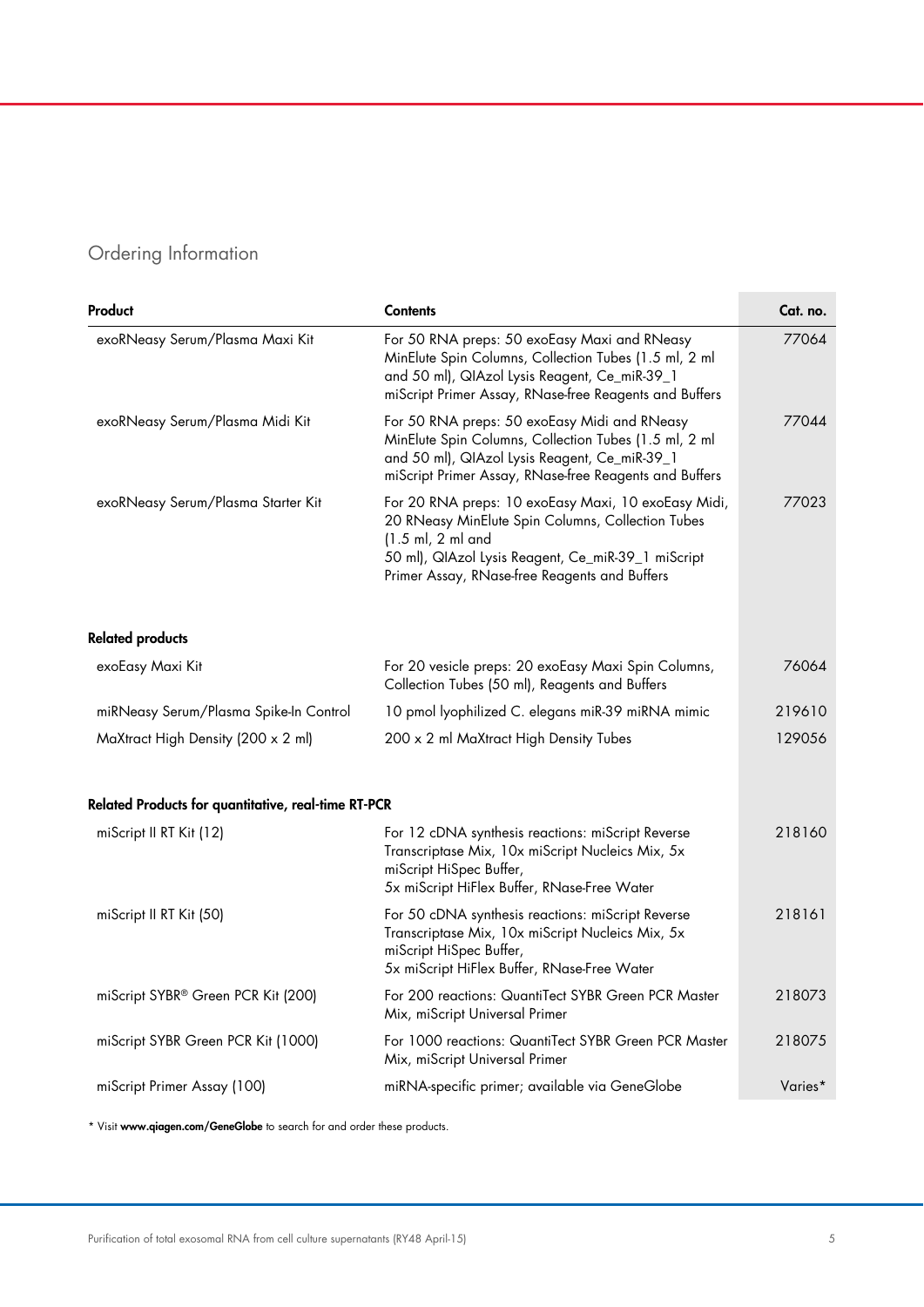| Product                                     | <b>Contents</b>                                                                                                                                                                         | Cat. no. |
|---------------------------------------------|-----------------------------------------------------------------------------------------------------------------------------------------------------------------------------------------|----------|
| miScript PreAMP PCR Kit (12)                | For 12 preamplification reactions: 5x miScript PreAMP<br>Buffer, HotStarTaq DNA Polymerase<br>(2 U/µl), miScript PreAMP Universal Primer,<br>4 miScript Primer Assays, RNase-Free Water | 331451   |
| miScript PreAMP PCR Kit (60)                | For 60 preamplification reactions: 5x miScript PreAMP<br>Buffer, HotStarTaq DNA Polymerase<br>(2 U/µl), miScript PreAMP Universal Primer,<br>4 miScript Primer Assays, RNase-Free Water | 331452   |
| miScript PreAMP Primer Mix                  | Primer mix for preamplification; for use with<br>corresponding miScript miRNA PCR Array                                                                                                 | Varies*  |
| Pathway-Focused miScript miRNA PCR<br>Array | Array of assays for a pathway, disease, or gene family<br>for human, mouse, rat, dog, or rhesus macaque<br>miRNAs; available in 96-well,<br>384-well, or Rotor-Disc 100 format          | Varies*  |
| miScript miRNA HC PCR Array                 | High-content array of assays for a pathway, disease, or<br>gene family miRNAs; available in 384-well format                                                                             | Varies*  |
| miRNome miScript miRNA PCR Array            | Assays for the complete human, mouse, rat, dog, or<br>rhesus macaque miRNome; available in 96-well, 384-<br>well or Rotor-Disc 100 format                                               | Varies*  |

\* Visit www.qiagen.com/GeneGlobe to search for and order these products